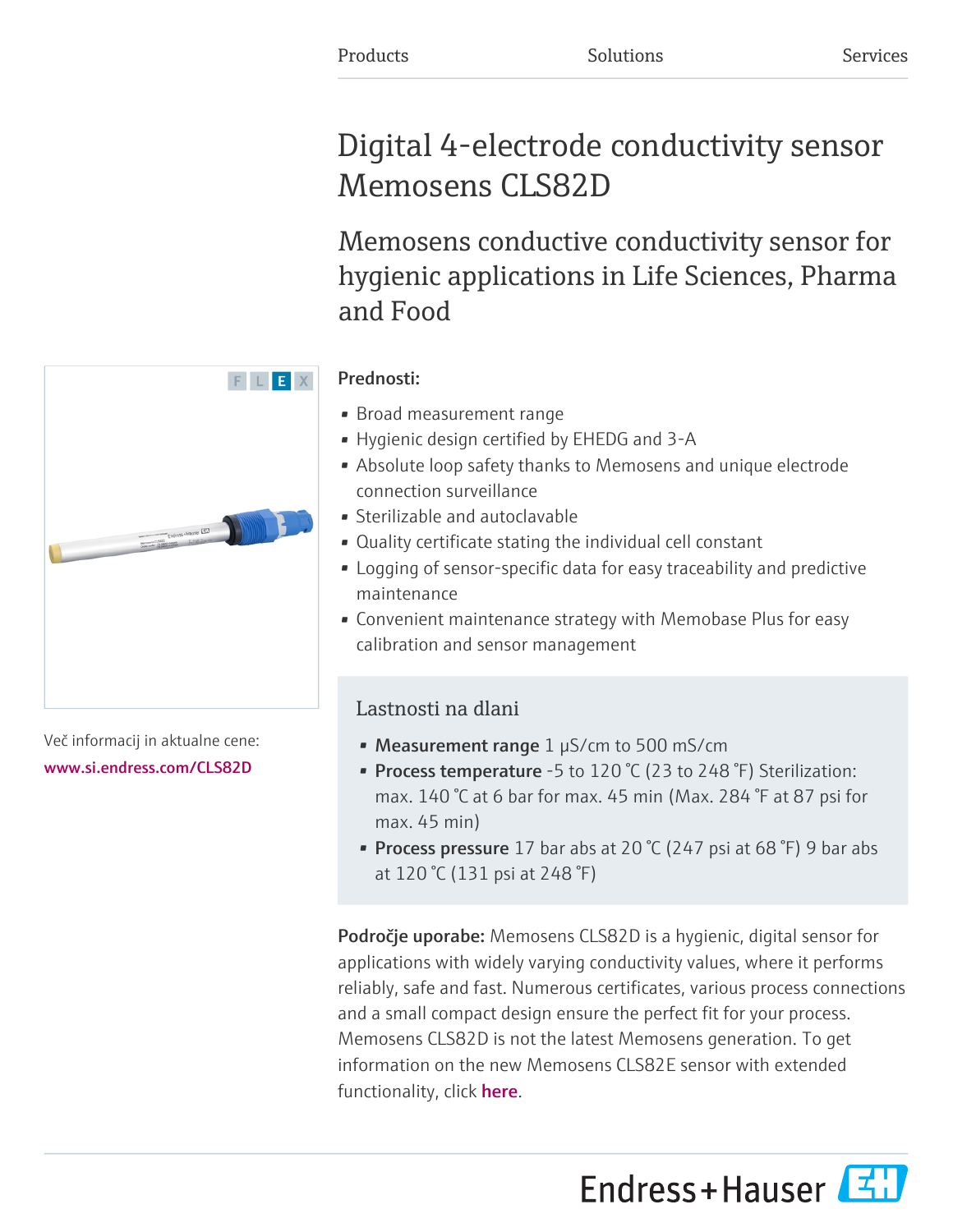# Lastnosti in specifikacije

| Conductivity |  |  |
|--------------|--|--|

Merilni princip

Conductive

#### Application

Phase seperation, chromotography, fermentation, CIP monitoring in small pipes, ultrafiltration

#### Characteristic

Conductivity sensor with a broad measurement range for all hygienic applications with advanced requirements to process safety

#### Measurement range

1 µS/cm to 500 mS/cm

#### Measuring principle

4-electrode conductive conductivity sensor

#### Design

Certified hygienic design with FDA compliant materials, available as 120 mm sensor with PG13.5 and in many other standard process connections

#### **Material**

Process connection: stainless steel 1.4435 (316L) Sensor element: platinum and ceramic

#### Dimension

Sensor diameter: 12 mm (0.47 inch) Electrode length: depending on process connection

#### Process temperature

-5 to 120 °C (23 to 248 °F) Sterilization: max. 140 °C at 6 bar for max. 45 min (Max. 284 °F at 87 psi for max. 45 min)

#### Process pressure

17 bar abs at 20 °C (247 psi at 68 °F) 9 bar abs at 120 °C (131 psi at 248 °F)